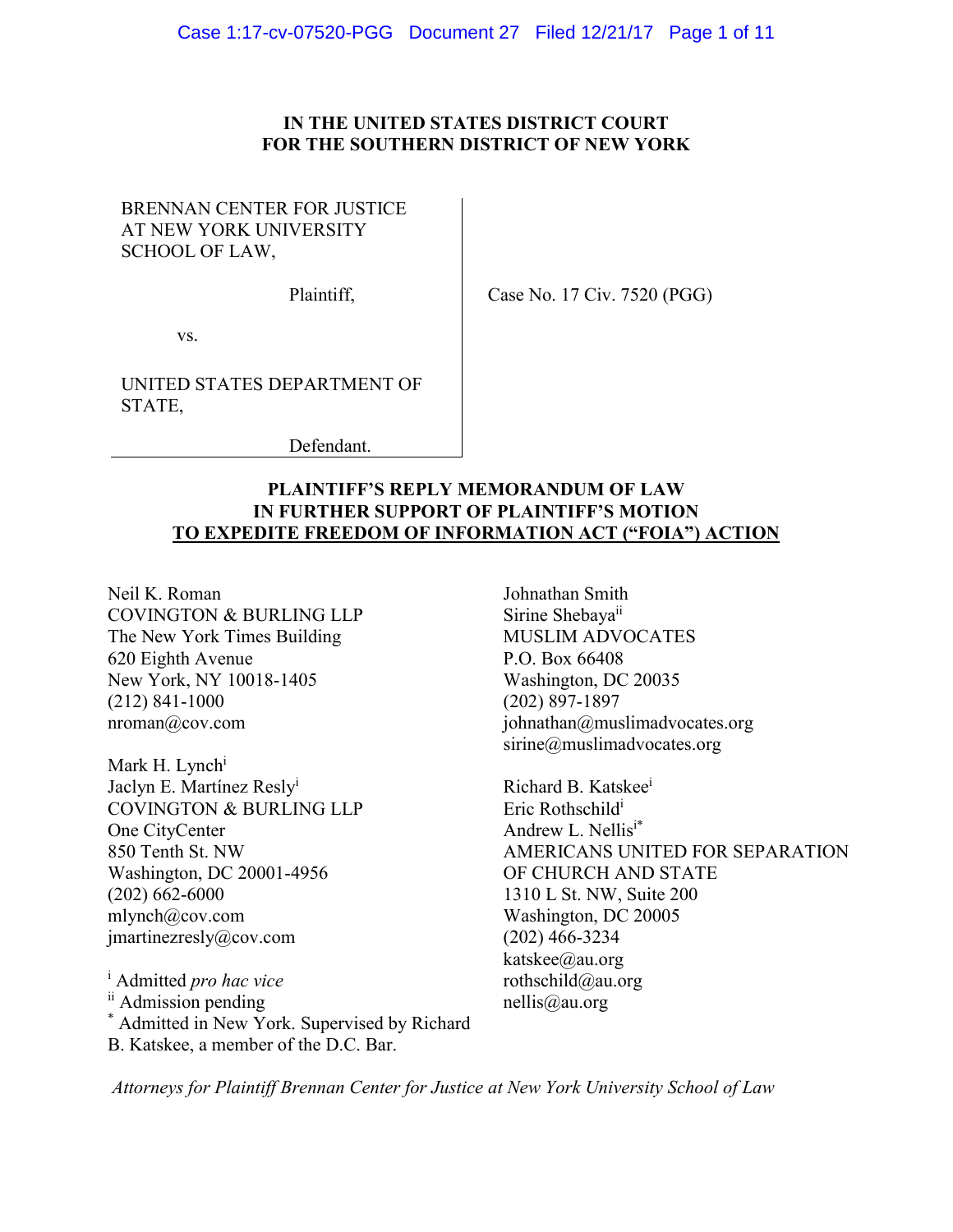#### **INTRODUCTION**

Defendant's opposition is notable for what it does not contest. Most notably, Defendant does not disagree that FOIA matters are especially appropriate for expedition (*see* Pl.'s Mem. of Law in Supp. of Mot. to Expedite FOIA Action ("Mem."), at 4-6), that there is intense public interest in the subject matter of this litigation and that the public is entitled to test the government's reliance on the requested reports by timely obtaining them (*see id.* at 7-8), and that the Court should set a schedule for processing and producing non-exempt portions of the responsive records (*compare id.* at 9 *with* Def.'s Mem. of Law in Opp'n to Pl.'s Mot. to Expedite ("Opp'n") at 1). The opposition also reveals that only six documents are at issue. *See* Decl. of E. Stein ¶ 9. Those documents have been at the heart of the controversy over the President's most recent iteration of his efforts to ban entry of Muslims to this country, *see* Mem. at 2. Defendant does not make and cannot make a claim of burden: this case does not involve an overwhelming number of documents or documents that are difficult to locate.

Accordingly, the dispute boils down to (a) the production schedule that the Court should impose and (b) whether the Court should order Defendant to produce, before summary judgment briefing, written justifications for portions of responsive records that are withheld.

Because Plaintiff's proposed schedule for production and indexing is appropriate in the "factual context" presented here, 28 U.S.C.  $\S$  1657(a), the Court should grant Plaintiff's motion and order Defendant to produce the six documents (or all segregable non-exempt portions thereof) within 21 days and written justification for any withheld documents or portions of documents within 28 days.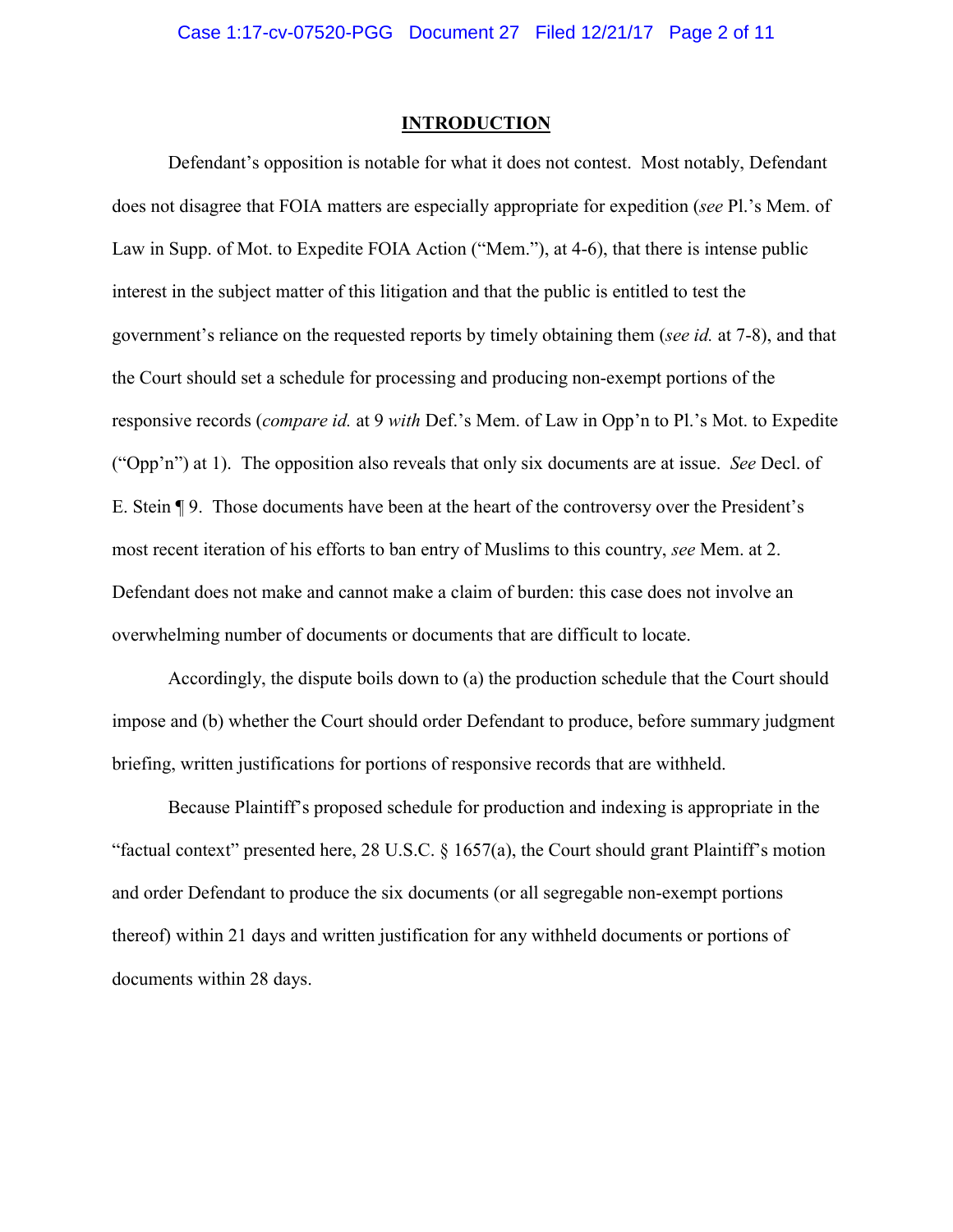### **ARGUMENT**

# **I. Defendant's Steadfast Refusal To Propose A Viable Production Schedule Is Unreasonable.**

Defendant's opposition is a continuation of its strategy of obfuscation and delay. *See*  Decl. of J. Martínez Resly  $\P$  3-15 (detailing history of Defendant's refusal to provide schedule). Indeed, Defendant argues that the Court "should decline to adopt [P]laintiff's proposed 21-day processing and production schedule[] [because] [e]xpedited requests are only required to be processed 'as soon as practicable,'" Opp'n at 2, but never explains what would be "practicable" by proposing an expedited and workable production schedule.

Moreover, Defendant has failed to invoke the mechanisms afforded by the FOIA to extend the time for agencies to respond to requests. Specifically, the "FOIA requires that 'each agency, upon request for records . . . determine within 20 [business] days . . . whether to comply with such request." *Nat'l Day Laborer Org. Network v. U.S. Immig. & Customs Enf't*, 236 F. Supp. 3d 810, 814 (S.D.N.Y. 2017). At that time, the agency "must at least indicate . . . the scope of the documents it will produce and the exemptions it will claim with respect to any withheld documents." *Citizens for Responsibility & Ethics in Wash. v. FEC*, 711 F.3d 180, 182- 83 (D.C. Cir. 2013). And it may extend that 20-day deadline by 10 business days if, within those 20 days and in writing, it "set[s] forth the unusual circumstances for such extension and the date on which a determination [of the request] is expected to be dispatched." 5 U.S.C.  $\S$  552(a)(6)(B)(i). Defendant never made a timely claim of "unusual circumstances" with respect to Plaintiff's FOIA request.

Nor did Defendant request a stay of litigation on the basis of "exceptional circumstances," as permitted once the original 20-day period has passed. *Bloomberg, L.P. v. FDA*, 500 F. Supp. 2d 371, 374 (S.D.N.Y. 2007). "Exceptional circumstances" are shown where

2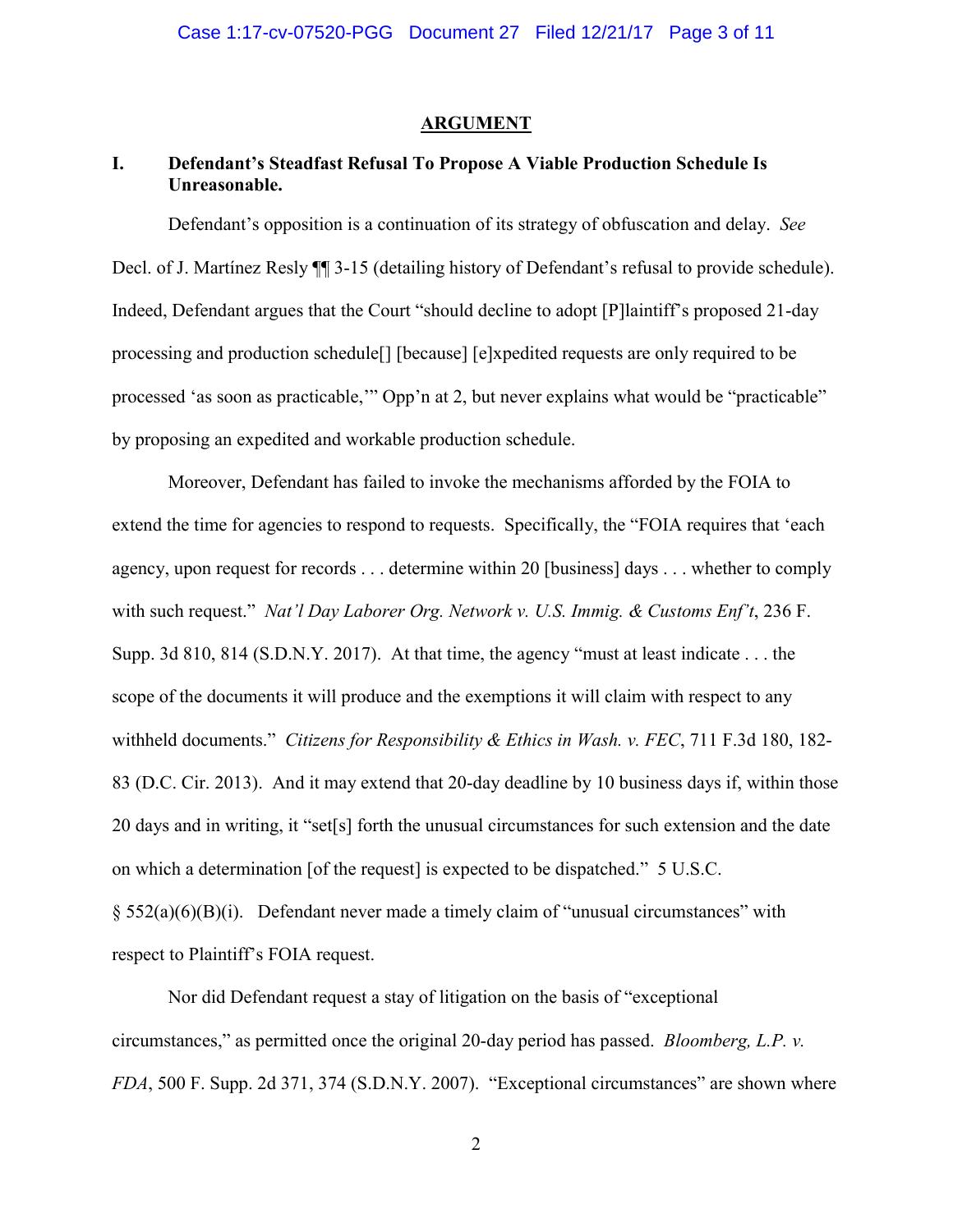#### Case 1:17-cv-07520-PGG Document 27 Filed 12/21/17 Page 4 of 11

"(1) the agency is deluged with a[] volume of requests for information on a level unanticipated by Congress; (2) existing agency resources are inadequate to deal with the volume of requests within the time limits established [by the FOIA]; and (3)  $\Box$  the agency can show that it is exercising due diligence in processing the requests." *Id.* (citing *Open Am. v. Watergate Spec. Prosecution Force*, 547 F.2d 605, 616 (D.C. Cir. 1976)). Defendant made no attempt to request a stay on the basis of such exceptional circumstances.

It only gets worse. Instead of invoking its statutory rights and making the requisite showings, Defendant asserts that the Court should provide it an unspecified amount of additional time to process and produce non-exempt portions of *six documents*. *See* Decl. of E. Stein ¶ 9. And that is even though, under Plaintiff's proposed schedule, the FOIA request will have been pending for almost six months.

More broadly, Defendant has failed to honor its obligation to respond with due diligence and the appropriate level of attention to an admittedly urgent request. Although Defendant initially provided "an estimated completion date of October 31, 2017" for Plaintiff's full request, *id.* ¶ 6, it failed to notify Plaintiff that it would not meet that estimated projection once that became clear, did not initiate contact with Plaintiff once that timeframe had passed, and still has not provided Plaintiff an estimated completion date for processing and producing the six responsive documents, *see* Decl. of J. Martínez Resly ¶¶ 2, 13, 15.<sup>1</sup> Moreover, although it should have been clear to Defendant by at least early October, when Defendant's counsel was

<sup>&</sup>lt;sup>1</sup> Defendant's reference to its "FOIA [c]aseload" for the fiscal years *preceding* the year in which Plaintiff made its request, *see* Decl. of E. Stein ¶ 13 (request and backlog metrics for FY 2011 to FY 2016, not FY 2017), is clearly irrelevant, and Defendant's professed ability to reduce its backlog by more than 11,000 requests in a one-year period, *see id.* ¶¶ 13-14, means little if it cannot process six responsive documents in six months.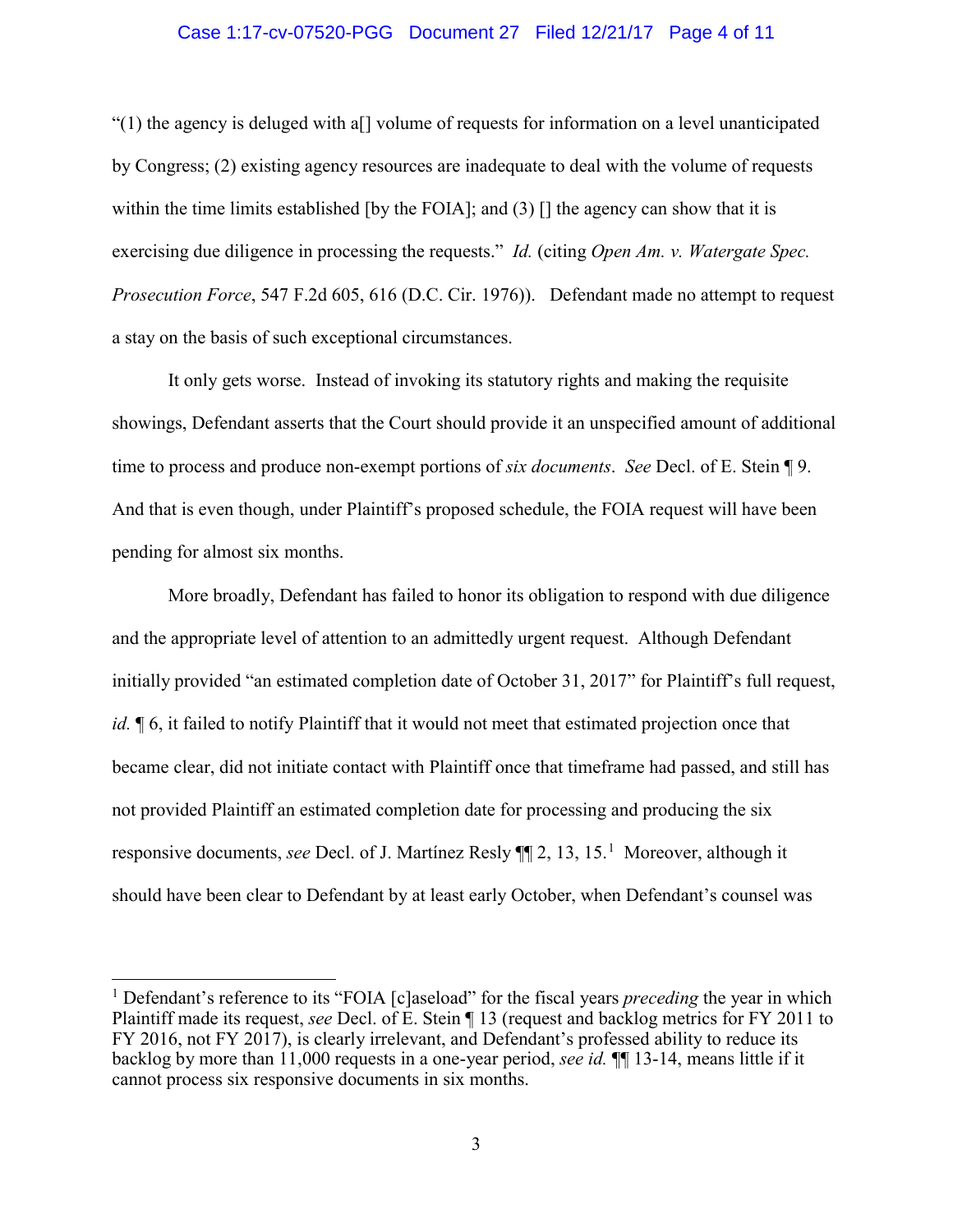### Case 1:17-cv-07520-PGG Document 27 Filed 12/21/17 Page 5 of 11

served with the Complaint, that the portion of Plaintiff's request at issue in this litigation was the most urgent,<sup>2</sup> see Dkt. 1, Plaintiff had to move to expedite this action to receive any sign of progress on even this narrow portion of the request, *see* Ex. 1 to Decl. of E. Stein (letter from Defendant dated Dec. 5, 2017, five days after Plaintiff served motion). Nor has Defendant explained why it has taken so long to "retriev[e]" (Decl. of E. Stein ¶ 9) the two reports to the President that are the backbone of the government's effort to distinguish the current version of the Muslim travel ban from its two ill-fated predecessors. *See Int'l Refugee Assistance Proj. v. Trump ("IRAP IV")*, — F. Supp. 3d —, 2017 WL 4674314, at \*32 (D. Md. Oct. 17, 2017), *appeal docketed* No. 17-2231 (4th Cir. Oct. 23, 2017). Defendant clearly knew where to find these documents.

The vague statements in Defendant's declaration in support of its opposition do not demonstrate that Defendant is taking appropriate measures to ensure that processing and production will occur expeditiously. For example, although it claims that "the White House and multiple other government agencies" will need to "be consulted," the only apparent step it has taken has been to refer the documents to the Department of Homeland Security ("DHS"). Decl. of E. Stein ¶¶ 9, 12. There is no indication that the consultation procedure with other agencies has commenced and no hint as to how long consultation will take or whether it will take place concurrently or sequentially, one agency at a time. *See id.* ¶ 9. Rather than moving this suit to resolution, Defendant's opposition lays the groundwork for further delays if this Court does not act to set an expedited schedule.

<sup>&</sup>lt;sup>2</sup> For this reason, Defendant's stray references to the "br[eadth]" and "complex[ity]" of the request or the fact that "[P]laintiff has not withdrawn" the portions not at-issue in this litigation are irrelevant. Opp'n at 3.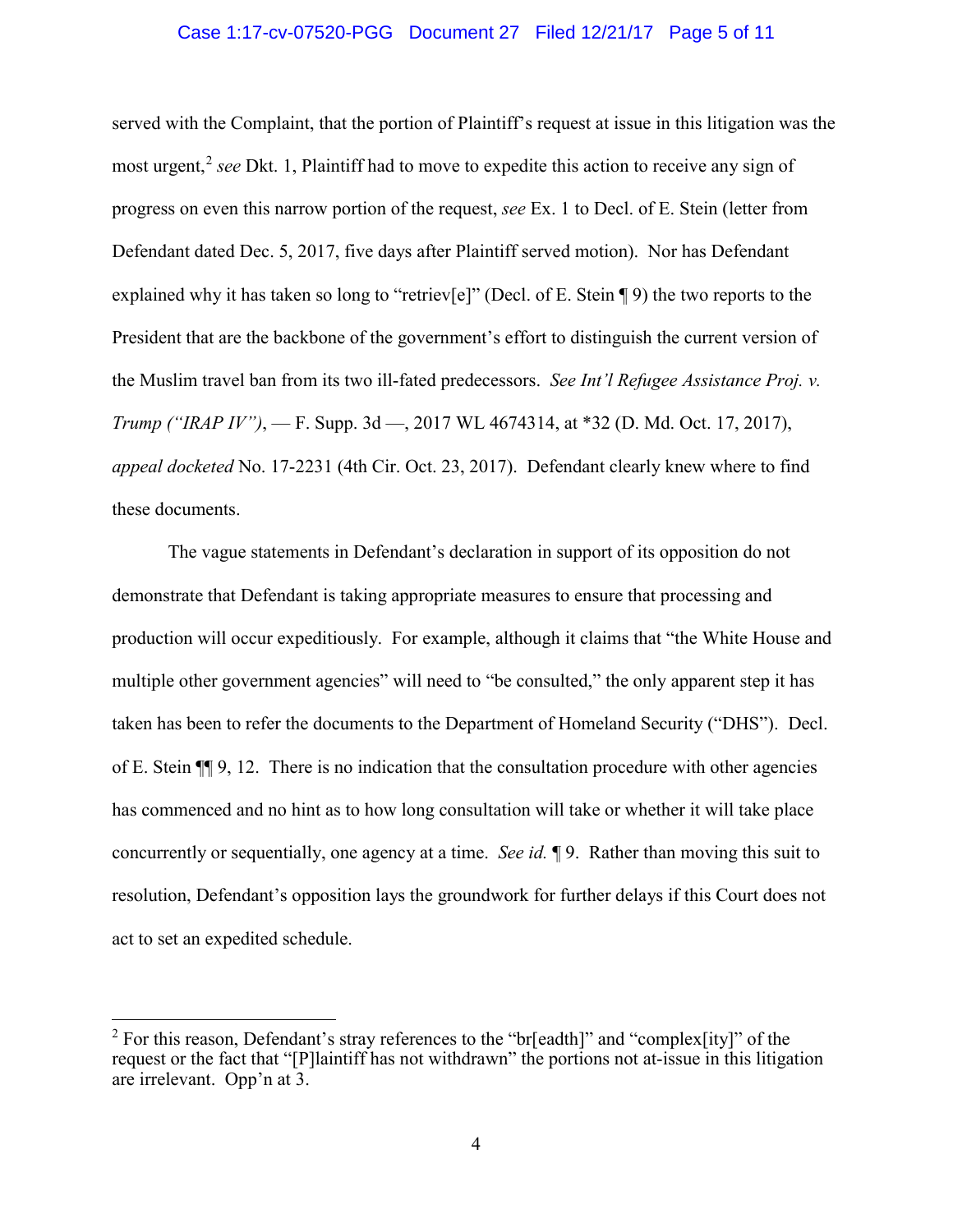### Case 1:17-cv-07520-PGG Document 27 Filed 12/21/17 Page 6 of 11

It also bears emphasis that if Defendant were serious about demonstrating diligence, it presumably would have obtained a declaration from DHS or explained in its own declaration how it otherwise intends to facilitate expedition of the records at issue.<sup>3</sup>

Nor can Defendant excuse its conduct by asserting that "[b]ecause processing and . . . production of the records will fall to DHS, the Court cannot order the State Department to take any further action." Opp'n at 3. As an initial matter, Defendant at once attempts to wash its hands of the matter, *see id.*, but also asserts that it "possess[es] equities in [the] material" such that "exemption[]" determinations "will require inter-agency coordination," *id.* at 4. Second, and more fundamentally, it is well settled that the referring agency — here, Defendant — "is ultimately responsible for processing responsive records [that were] in its custody and control at the time of the FOIA request." *Plunkett v. DOJ*, 924 F. Supp. 2d 289, 305 (D.D.C. 2013).<sup>4</sup> Moreover, the official guidance on referrals, consultations, and coordination instructs that referral and consultation procedures "are designed to maximize efficiency and ensure agency

<sup>3</sup> *Cf., e.g.*, *Hall v. CIA*, 881 F. Supp. 2d 38, 56 (D.D.C. 2012) (CIA "fulfilled its burden as to the coordination of these documents" where it submitted "supporting declarations from the coordinating agencies"); *Keys v. Dep't of Homeland Sec.*, 570 F. Supp. 2d 59 (D.D.C. 2008) (declarations submitted from agencies to which documents referred). Again, there is no indication from DHS that it is actually processing the six responsive documents. Notably, although it is "[s]tandard [p]rocedure[]" upon receipt of a referral to send the FOIA requester an acknowledgment of receipt that includes both agencies' tracking numbers, *OIP Guidance — Referrals, Consultations, and Coordination: Procedures for Processing Records When Another Agency or Entity Has an Interest in Them*, DOJ (2011), https://www.justice.gov/oip/blog/foiaguidance-13, Plaintiff has received no such communication from DHS.

<sup>4</sup> *See also Gahagan v. U.S. Citizenship & Migration Servs.*, 2015 WL 350356, at \*19-20 (E.D. La. Jan. 23, 2015) ("In providing, at  $\S 552[(a)](3)(A)$ , that 'each agency, upon any request for records . . . shall make the records promptly available to any person,' FOIA imposes a duty upon the agency that receives the request, not upon a third-party agency that receives the request upon referral. . . . [N]o provision of the statute establishes that an agency may avoid responsibility for improper withholding by referring documents elsewhere."); *Hall*, 881 F. Supp. 2d at 56 ("The CIA goes on to state that it 'has fulfilled its obligation and has no power or control over the actions of another federal agency.' Here, the CIA's response is not only baffling, but the failure to produce the documents amounts to an improper withholding.").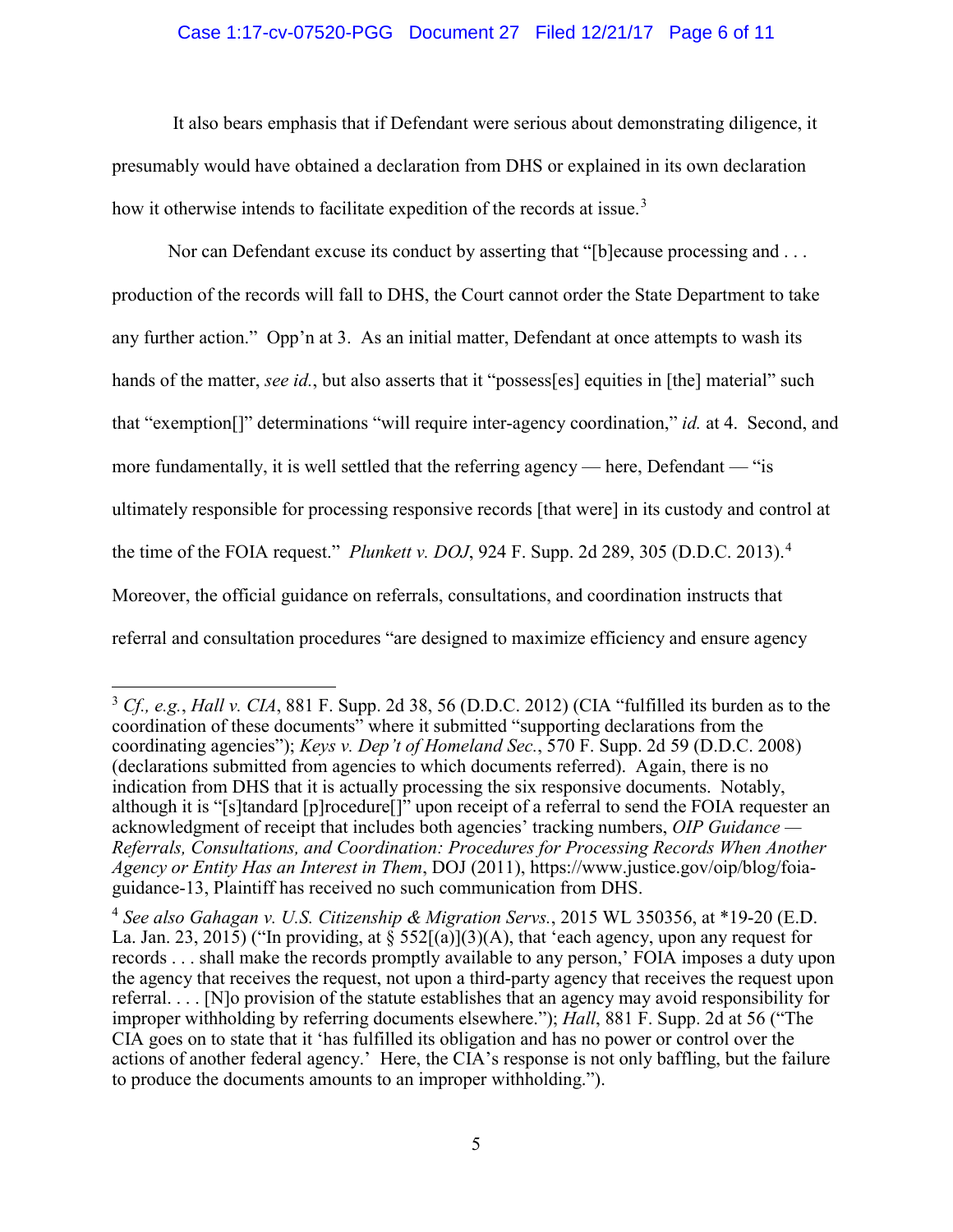### Case 1:17-cv-07520-PGG Document 27 Filed 12/21/17 Page 7 of 11

accountability for the overall benefit of FOIA administration." *OIP Guidance*, *supra* note 3. Indeed, Defendant's declarant appears to understand the State Department's responsibility for the inter-agency coordination where he states that the "Department is working to process Plaintiff's request expeditiously" *after* the Department has referred the documents to DHS. Decl. of E. Stein ¶ 12. Thus, the Court can, and should, impose a production deadline on Defendant, which has "the ultimate responsibility for a full response" to the FOIA request. *Hronek v. DEA*, 16 F. Supp. 2d 1260, 1272 (D. Or. 1998), *aff'd*, 7 F. App'x 591 (9th Cir. 2001).<sup>5</sup>

In this regard, the Court should not "give the agency unchecked power to drag its feet and 'pay lip service' to [Plaintiff's] 'statutory and regulatory entitlement to expedition.'" *Elec. Priv. Info. Ctr. v. DOJ*, 416 F. Supp. 2d 30, 37 (D.D.C. 2006). Defendant has demonstrated that it has the ability to act quickly when a deadline is imposed upon it — here, to demonstrate progress, Defendant "retriev[ed]" the responsive documents before its deadline to oppose Plaintiff's motion to expedite. *See also* Decl. of E. Stein ¶¶ 9-10 ("Only court-ordered deadlines in FOIA litigation cases take precedence over expedited FOIA cases.").

As outlined in the Complaint, the public's need for the requested reports is intense and urgent. *See* Dkt. 1 ¶¶ 36-50; *see also* Mem. at 6-8. This urgency has only grown now that the travel ban is in full effect following the Supreme Court's stay of the preliminary injunctions entered by two different district courts — categorically barring entry of approximately 150

<sup>5</sup> *See In re Wade*, 969 F.2d 241, 247-48 (7th Cir. 1992) ("All records in an agency's possession, whether created by the agency itself or by other bodies covered by the [FOIA], constitute 'agency records.' The United States Attorney is obligated to produce nonexempted documents pursuant to the Act. The agency cannot avoid the request or withhold the documents by referring them[.]" (citation omitted)); *Grove v. DOJ*, 802 F. Supp. 506, 518 (D.D.C. 1992) ("The FBI may refer documents to their originating agencies and enlist the agencies' assistance in making a release determination. However, the FBI cannot avoid its own obligation to respond to the FOIA request with respect to these forwarded documents. The FBI must therefore provide the supplemental declaration and either assert applicable exemptions or release the forwarded documents." (citation omitted)).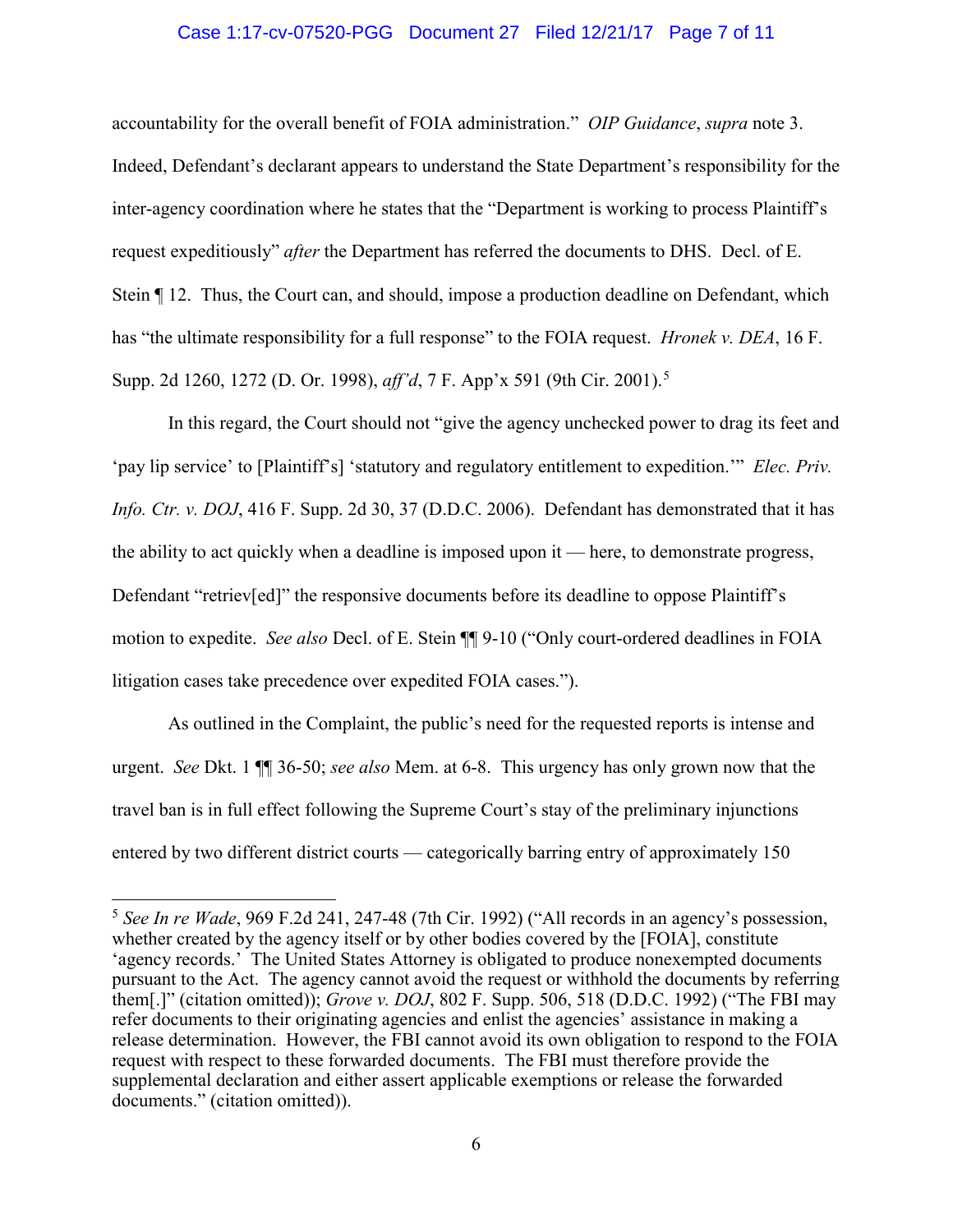# Case 1:17-cv-07520-PGG Document 27 Filed 12/21/17 Page 8 of 11

million people from six predominantly Muslim countries, including those with family members, other loved ones, and business or academic colleagues in this country. *See Trump v. Int'l Refugee Assistance Proj.*, — S. Ct. —, 2017 WL 5987435 (Dec. 4. 2017); *Trump v. Hawaii*, — S. Ct. —, 2017 WL 5987406 (Dec. 4, 2017); *IRAP IV*, 2017 WL 4674314. Expedition is in the interest of justice and is consistent with the purposes of the FOIA. *See* Mem. at 4-6, 8-9.

## **II. Defendant Is Not Entitled To Delay Written Justifications For Non-Disclosed Records Or Portions Of Those Records.**

Defendant is also incorrect that Plaintiff's request for a *Vaughn* index is premature. *See*  Opp'n at 4-5. Although Defendant cites to cases where courts have held otherwise, *id.* at 5, it ignores that courts have held that written justifications for withholdings should be made promptly and separately from summary judgment briefing. *See People ex rel. Brown v. EPA*, 2007 WL 2470159 (N.D. Cal. Aug. 27, 2007); *Keeper of Mountains Found. v. DOJ*, 2006 WL 1666262 (S.D. W.Va. June 14, 2006); *Schulz v. Hughes*, 250 F. Supp. 2d 470 (E.D. Pa. 2003); *Prov. Journal Co. v. U.S. Dep't of Army*, 769 F. Supp. 67 (D.R.I. 1991); *Ferguson v. FBI*, 729 F. Supp. 1009 (S.D.N.Y. 1990); *Knight Pub. Co. v. DOJ*, 608 F. Supp. 747 (W.D.N.C. 1984). These courts have reached the conclusion that early production of a *Vaughn* index is an effective way to address the power imbalance present in each FOIA action.

As the U.S. District Court for the District of Rhode Island explained: "Ordinarily, rules of discovery give each party access to the evidence upon which the court will rely in resolving the dispute between them. In a FOIA case, however, because the issue is whether one party will disclose documents to the other, only the party opposing disclosure will have access to all of the facts." *Prov. Journal Co.*, 769 F. Supp. at 68. "It would be unfair," the court continued, "to allow the [defendant] months to prepare its case and then force the [plaintiffs] to formulate their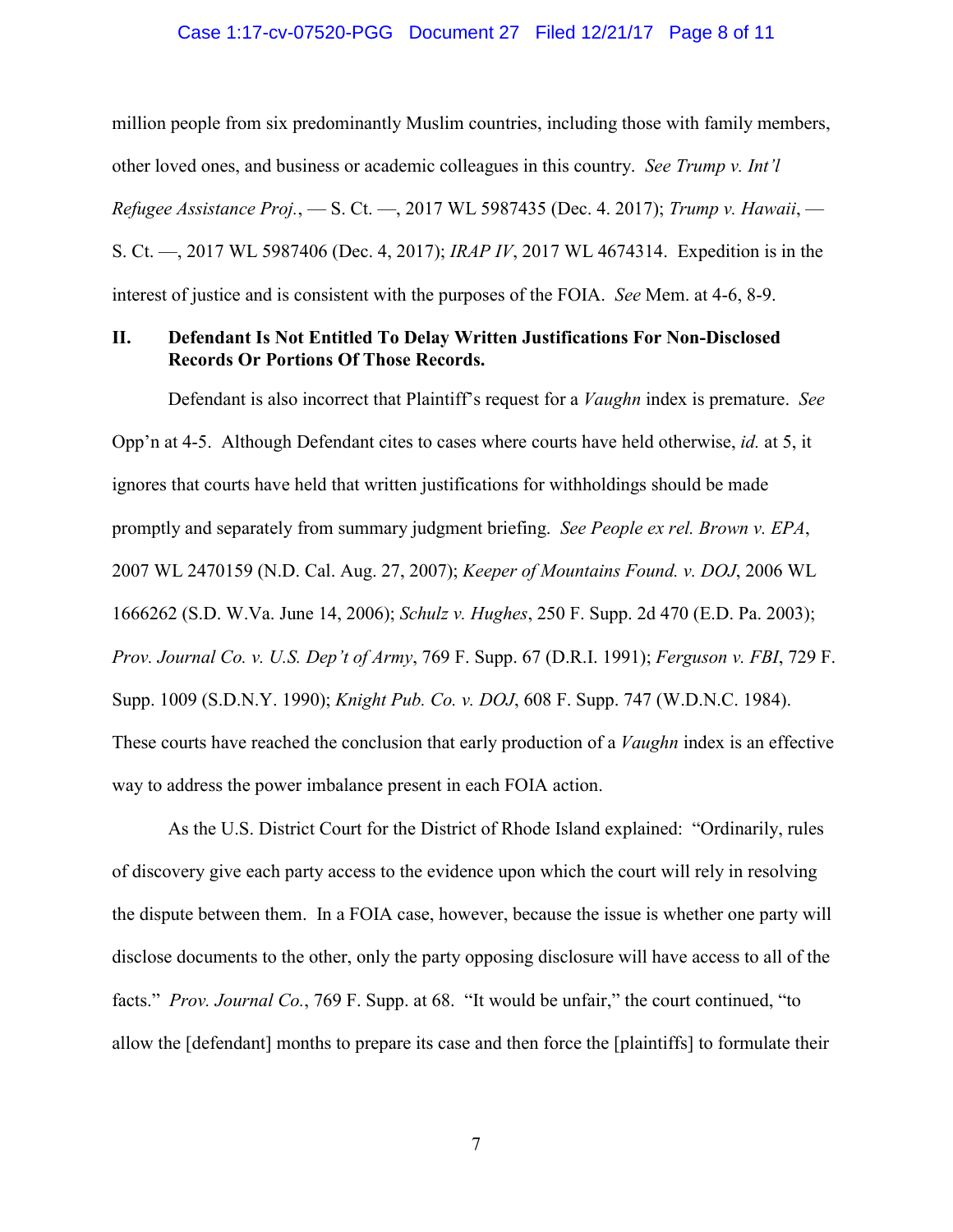#### Case 1:17-cv-07520-PGG Document 27 Filed 12/21/17 Page 9 of 11

entire case within [the short time] they have to respond to that motion." *Id.* at 69 (quotation marks and citation omitted).

The reality of FOIA litigation is that *Vaughn* indices are prepared by the agency and precede and drive the drafting of a summary judgment motion. Defendant offers no explanation as to why it would be impractical or unreasonable to require it to prepare an index of the withholdings before briefing a summary judgment motion. Nor can it provide such an explanation — especially where only six documents are at issue and, under Plaintiff's proposed schedule, Defendant will have made withholding determinations at least a week in advance.<sup>6</sup>

Defendant also seeks to introduce further delay when it asserts that, after production of documents, Plaintiff would "then challenge<sup>[]</sup> . . . the government's withholdings" and only then will it produce a *Vaughn* index. Opp'n at 4. By failing to comply with the statutory deadlines for responding to Plaintiff's request, Plaintiff is deemed to have exhausted its administrative remedies and is entitled to bring this lawsuit. *See* 5 U.S.C. § 552(a)(6)(C)(i). The time has passed for Defendant to make administrative releases, which Plaintiff is then required to decide whether to challenge in court. Defendant is in court now, Plaintiff has already challenged all of Defendant's improper withholdings, *see* Dkt. ¶¶ 51-61, and the next required step is the production of a *Vaughn* index.

#### **CONCLUSION**

For the foregoing reasons and those set forth in Plaintiff's memorandum of law in support of its motion the Court should grant Plaintiff's motion to expedite.

<sup>6</sup> It is also of no moment that Defendant apparently takes issue with the form of the *Vaughn* index. *See* Opp'n at 4. As courts have recognized, "it is the function, not the form, of the index that is important," *Halpern v. FBI*, 181 F.3d 279, 291 (2d Cir. 1999) (quoting *Keys v. DOJ*, 830 F.2d 337, 349 (D.C. Cir. 1987)); *see also* Mem. at 5 n.3, 9 (using "*Vaughn* index" and "written justifications" interchangeably).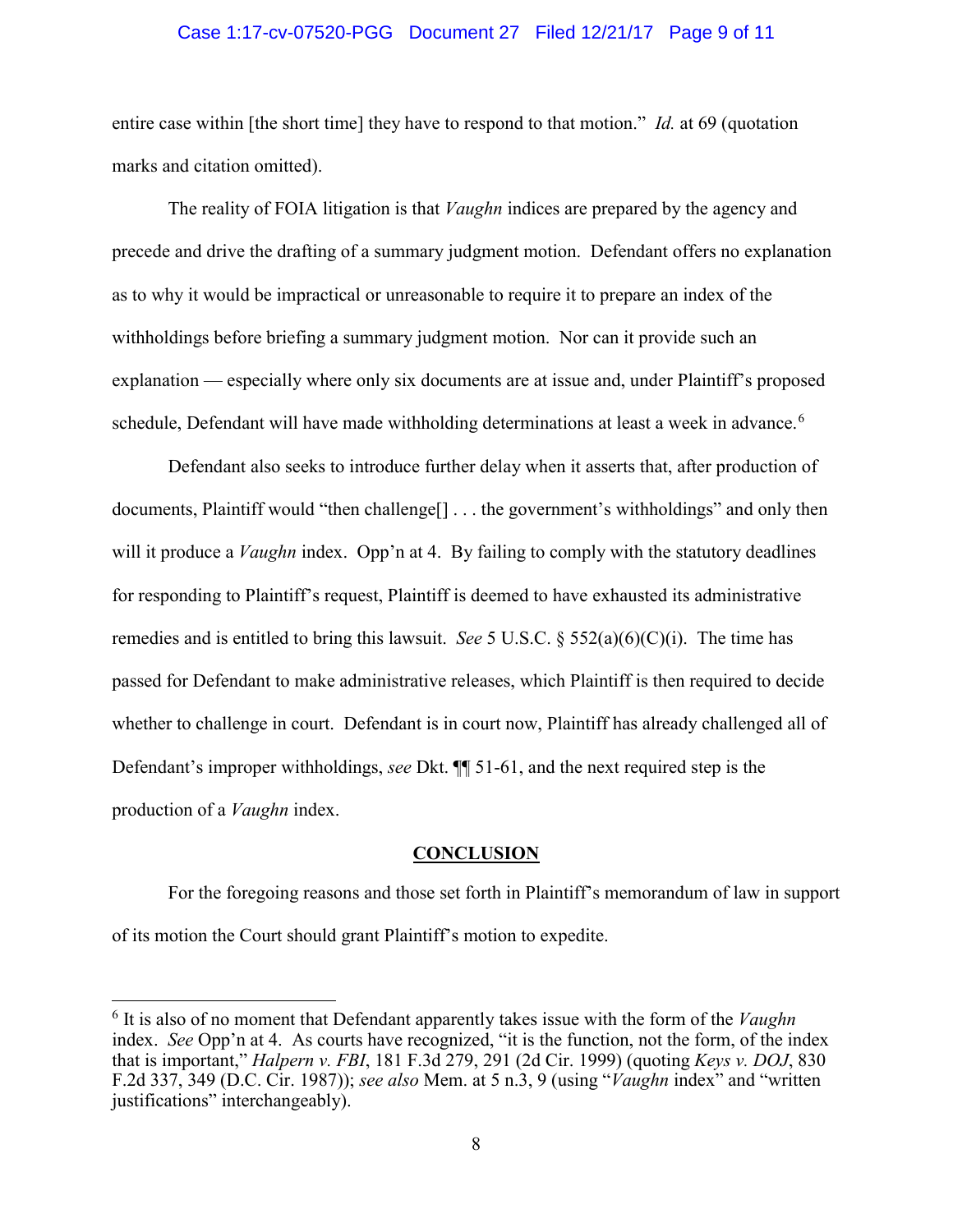### Case 1:17-cv-07520-PGG Document 27 Filed 12/21/17 Page 10 of 11

New York, New York December 21, 2017

Neil K. Roman COVINGTON & BURLING LLP The New York Times Building 620 Eighth Avenue New York, NY 10018-1405 (212) 841-1000 nroman@cov.com

Mark H. Lynch<sup>i</sup> Jaclyn E. Martínez Reslyi COVINGTON & BURLING LLP One CityCenter 850 Tenth St. NW Washington, DC 20001-4956 (202) 662-6000 mlynch@cov.com jmartinezresly@cov.com

Respectfully submitted,

s/ Neil K. Roman Neil K. Roman

Johnathan Smith Sirine Shebaya<sup>ii</sup> MUSLIM ADVOCATES P.O. Box 66408 Washington, DC 20035 (202) 897-1897 johnathan@muslimadvocates.org sirine@muslimadvocates.org

Richard B. Katskeei Eric Rothschildi Andrew L. Nellisi\* AMERICANS UNITED FOR SEPARATION OF CHURCH AND STATE 1310 L St. NW, Suite 200 Washington, DC 20005 (202) 466-3234 katskee@au.org rothschild@au.org nellis@au.org

*<sup>i</sup> Admitted pro hac vice ii Admission pending \* Admitted in New York. Supervised by Richard B. Katskee, a member of the D.C. Bar.*

*Attorneys for Plaintiff Brennan Center for Justice at New York University School of Law*